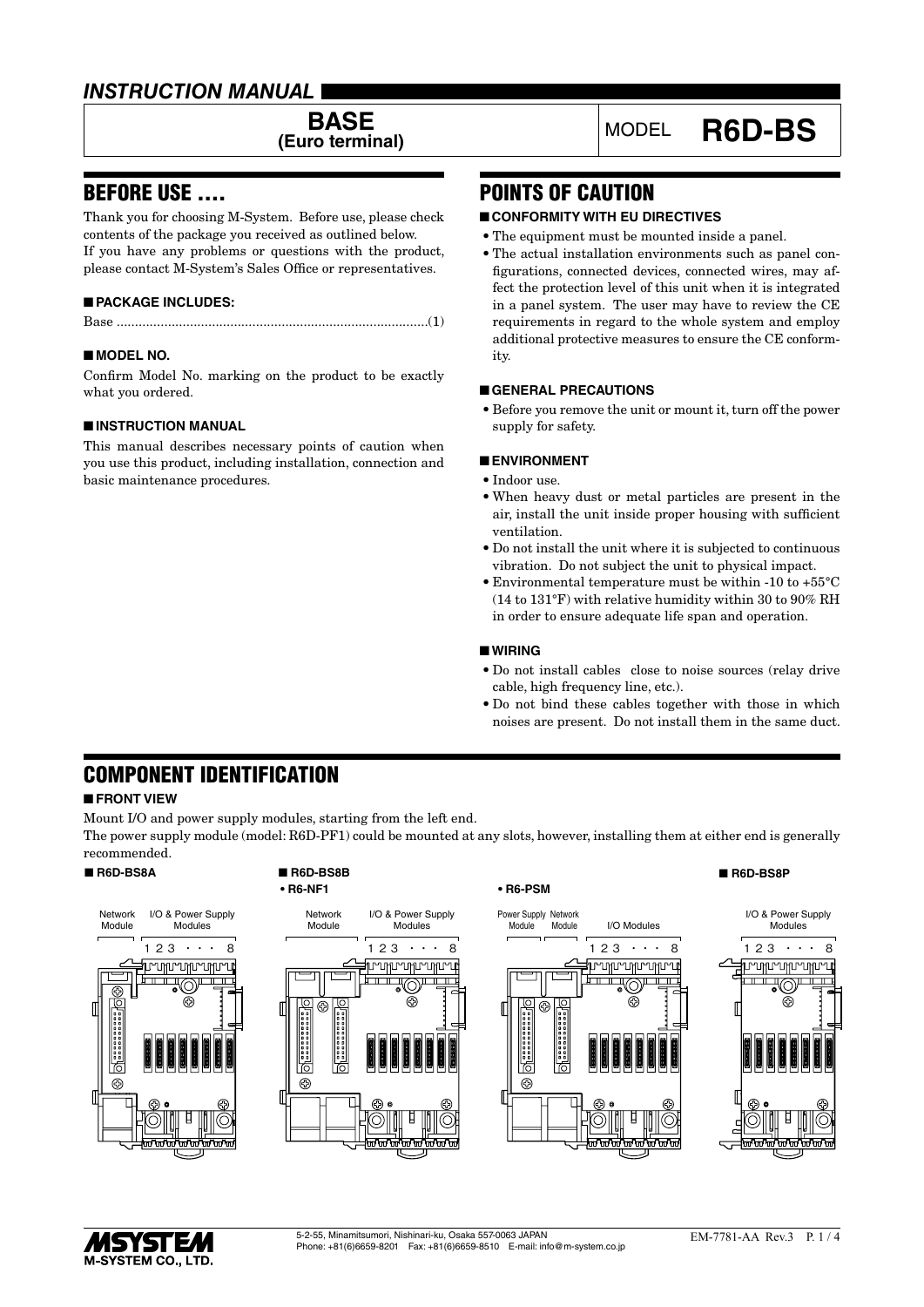# INSTALLATION unit: mm (inch)

■ **MOUNTING DIRECTION**

The unit must be mounted on a vertical panel. Mounting in any other angle will cause internal temperature to rise, may shorten the product's life expectation or deteriorate its performance.



#### ■ **SURFACE MOUNTING**

• R6D-BS8A







#### ■ **DIN RAIL MOUNTING**

Set the base so that its DIN rail adaptor is at the bottom.

Pull down the adaptors. Position the upper hook at the rear side of the base on the DIN rail and push back the adaptors into the original position.









\*Number of bases x 3

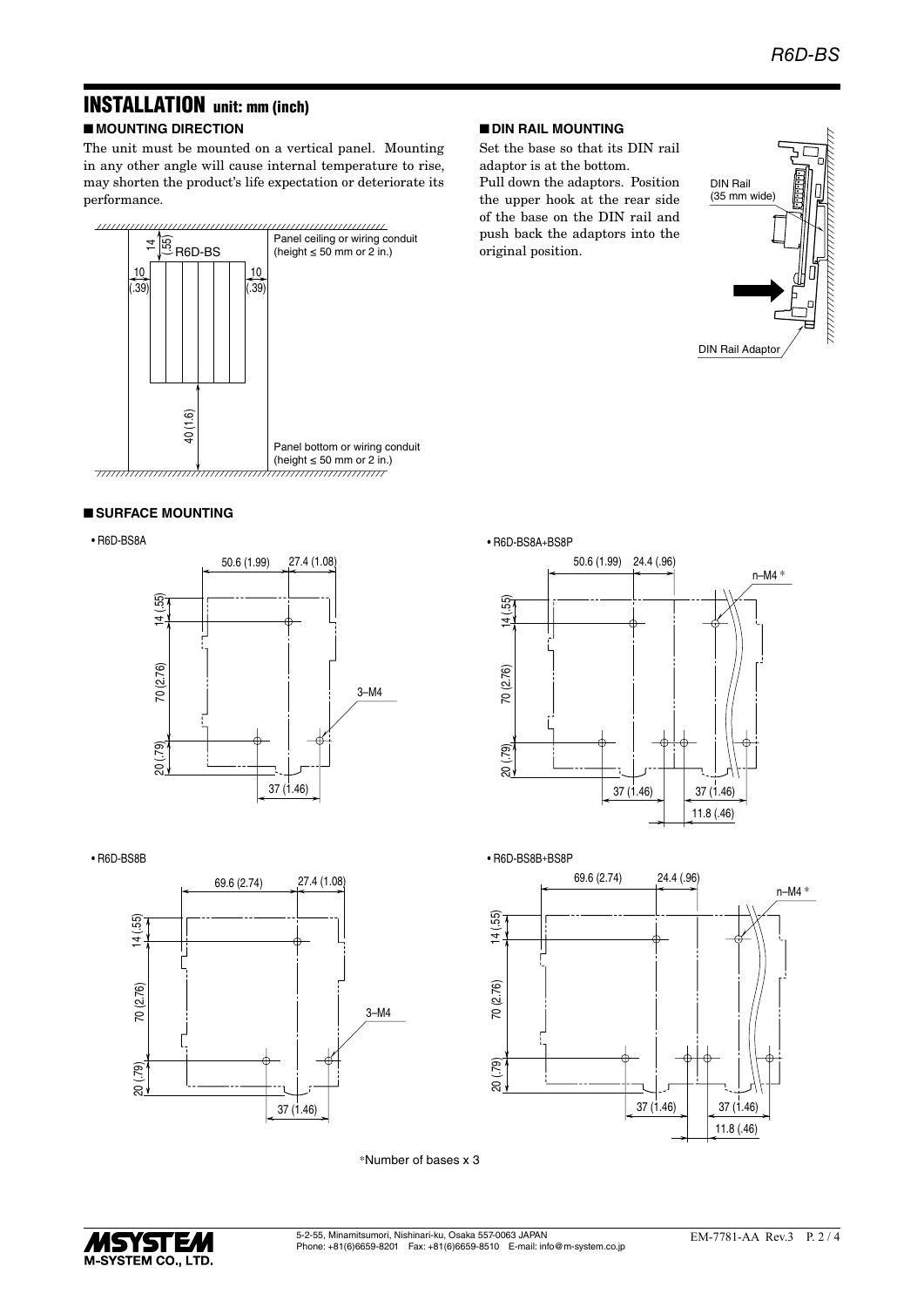#### ■ **HOW TO MOUNT I/O MODULES**

- 1) Align its concave portion (A) with the convex portion of the base.
- 2) Push in the unit until its lower part (B) is firmly secured on the base by the mounting adaptor.



### ■ **HOW TO REMOVE I/O MODULES**

Pull out the unit while pushing down the mounting adaptor with a minus screwdriver.



#### ■ **HOW TO ATTACH AN EXTENSION BASE**

- 1) Remove the connector cover at the right side of the existing base and put it on the connector of the extension base.
- 2) Push the extension base into the right end of the existing base.



Extension Base

#### ■ **HOW TO DETACH AN EXTENSION BASE**

Pull out the extension base while pushing the hooks at the top and the bottom.